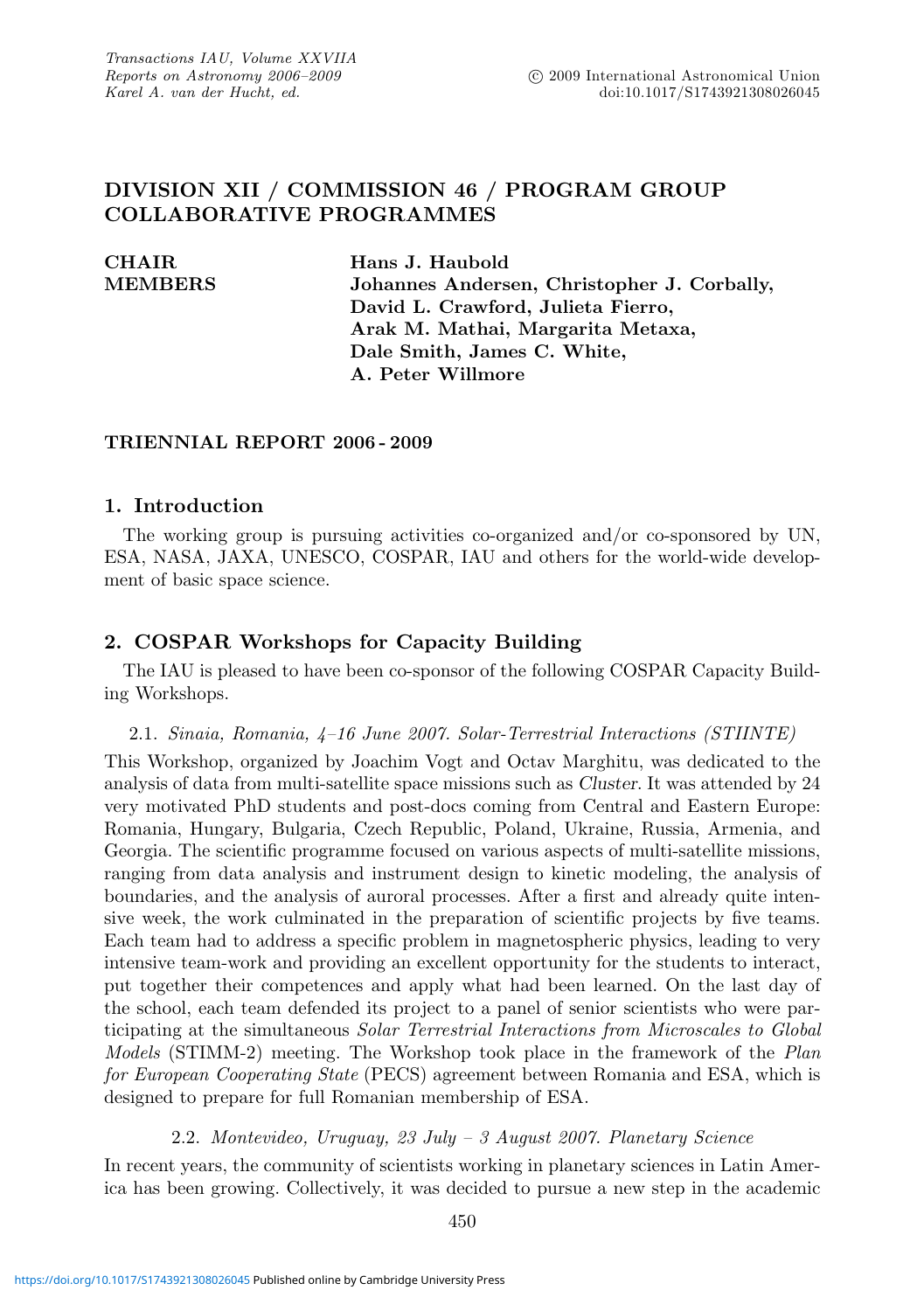#### COLLABORATIVE PROGRAMMES 451

development of this community by promoting the use of data from planetary space missions in its every day research. This Workshop, organized by Gonzalo Tancredi, the first in the series related to planets and small bodies of the Solar System and devoted to the use of planetary missions data bases, was designed to meet this objective. It focused on missions to comets, asteroids, satellites, rings and planets, like Mars. The participants worked for two weeks with real data from the missions and ideally started a research project with that data that they could continue after returning to their home institute.

## 2.3. Alexandria, Egypt, 19 January – 1 February 2008. X-ray Astronomy using Chandra, XMM/Newton and Swift

This Workshop, organized by Alaa Ibrahim and Peter Willmore, took place in the prestigious new library of Alexandria, the first activity of this nature to take place in the region. The workshop activities were attended by the science minister, Prof. Hany Helal, the deputy minister Prof. Maged El Sherbiney and the president of Egyptian Academy of Science Prof. Tarek Hussein who chaired the opening session and the closing ceremonies, reflecting a recent decision to strengthen astronomy in Egypt. 31 participants from Egypt, Morocco, Turkey, Nigeria, South Africa, Ukraine, and India were admitted to the full programme while 5 more from local institutions were offered two-day participation. There was a public outreach day during which 100 high school students from Cairo and Alexandria attended a planetarium show and three public lectures. The program consisted of morning lectures and afternoon practical computer sessions. After the first few days the students started to work on research projects and they presented their results in a poster session at the end.

#### 2.4. Kuala Lumpur, Malaysia, 1–14 June 2008. Space Optical and UV Astronomy

The programme of the Workshop, organized by Martin Barstow, included lectures on a range of topics in UV and optical astronomy, on-line data products and data processing pipelines, data reduction and analysis and analysis software, data archives, search for targets and display quick-look data for inspection purposes. Participants carried out a major project and also produced a draft guest observer proposal. A total of 30 student participants and 8 lecturers took part. The former included 9 from Malaysia, 9 from India, 4 from China, 3 from Indonesia 2 from Iran, 2 from Vietnam and 1 from Pakistan. One of the IAUs International Schools for Young Astronomers was held in Malaysia in 2007. The COSPAR workshop was intended to build on this as part of a general plan to strengthen Malaysian astronomy. A number of the Malaysian participants were in the early stages of research degree programmes, so their supervisors took part in the formulation of their project topics with the workshop lecturers and in discussion of possible follow-up activities after the workshop.

# **3. International Heliophysical Year 2007: astrophysics and space science**

In 2007, a number of major anniversaries occurred, among them the 50th anniversary of the International Geophysical Year (IGY 1957), the launch of Sputnik 1, and the 50th session of the United Nations Committee on the Peaceful Uses of Outer Space (UNCOP-UOS). Particularly IHY 2007 is an opportunity to: (i) advance the understanding of the fundamental heliophysical processes that govern the Sun, Earth, and heliosphere;  $(ii)$  continue the tradition of international research and advancing the legacy of IGY 1957; and (iii) demonstrate the beauty, relevance and significance of space and Earth science to the world (<ihy2007.org>, <www.unoosa.org/oosa/en/SAP/bss/ihy2007/index.html>).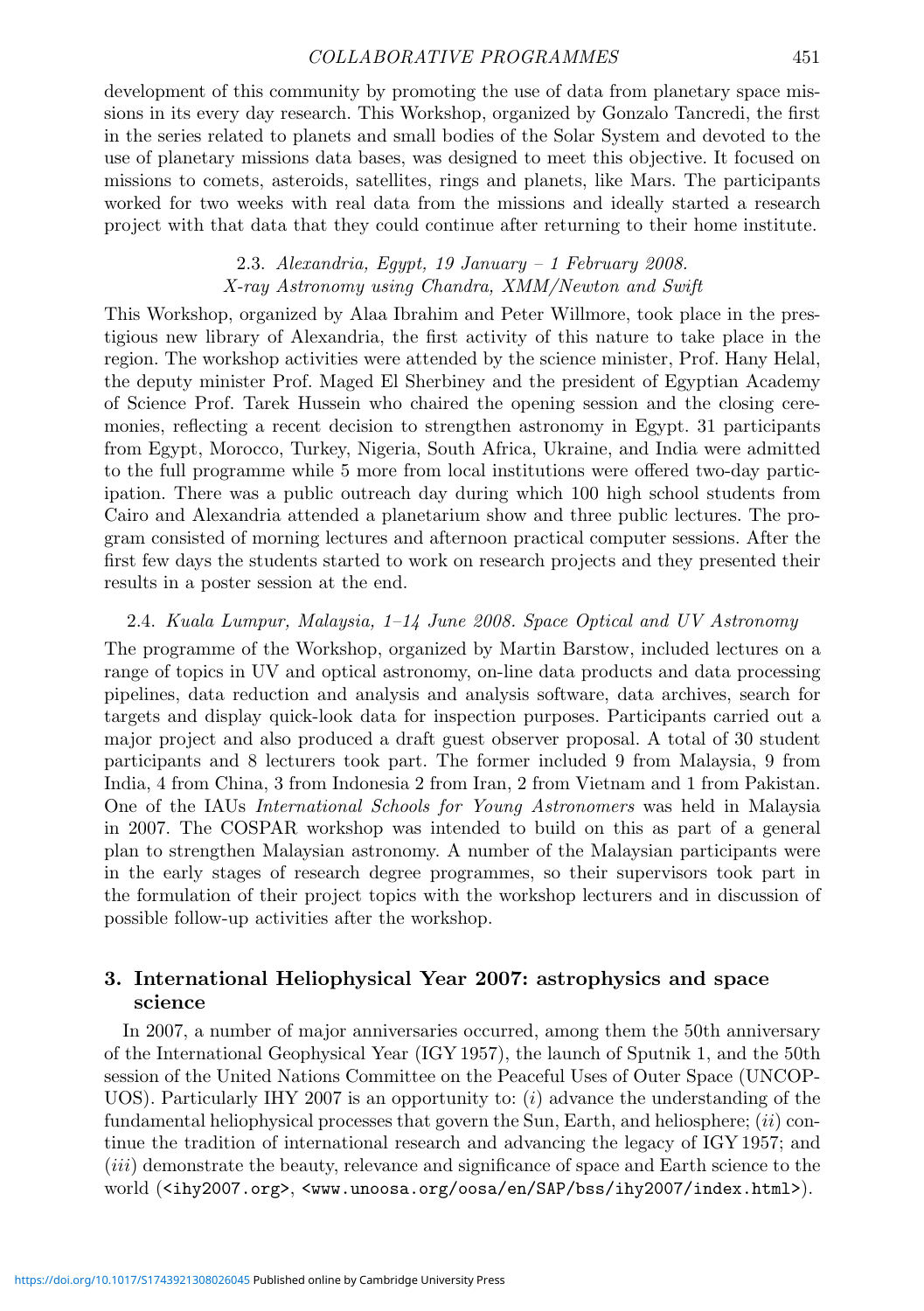In preparation of IHY 2007, UNOOSA, in cooperation with ESA, NASA, JAXA, COSPAR, IAU, and the IHY Secretariat, held international Workshops in:

- United Arab Emirates in 2005, <www.ihy.uaeu.ac.ae/>
- India in 2006 www.iiap.res.in/ihy/>
- Japan in 2007 <solarwww.mtk.nao.ac.jp/UNBSS Tokyo07/>
- Bulgaria in 2008 <www.stil.bas.bg/UNBSS-IHY/>

The starting date of IHY 2007 was 19 February 2007. On that date, during the session of the Scientific and Technical Subcommittee of UNCOPUOS, the IHY kick-off included an IHY exhibit, press briefing, and an opening ceremony in the United Nations Office Vienna (<www.lesia.obspm.fr/IHY/kickOFF/index.html>). IHY regional coordinators, Steering Committee members, and Advisory Committee members participated in the IHY kick-off event. The Austrian Academy of Sciences hosted a one-day symposium on IHY 2007 in Vienna on 20 February 2007.

The 2009 Workshop will be hosted by South Korea (<ihy.kasi.re.kr/meeting.php>). This workshop will also cover thematic areas as pursued by the International Year of Astronomy 2009 (<www.astronomy2009.org/index.php/?option=com\_content&view= article&id=112>).

Results on all above workshops have been made available, free of charge, on websites, in proceedings, UN documents, and reports in the international literature.

# **4. Centre for Mathematical Sciences, India: space science and mathematics**

The Working Group is pursuing activities co-organized and/or co-sponsored by India and other nations for holding schools on the application of mathematical methods to astrophysics and space science. Such Schools have been organized since 1995 at the Centre for Mathematical Sciences, India. In 2006 and 2007, the cycle of five SERC Schools was successfully concluded. In 2009, a new cycle of five SERC Schools will start providing methods of mathematics applied to astrophysics and space science.

Centre for Mathematical Sciences (CMS) was established in 1977 and registered in Trivandrum, Kerala, India as a non-profit scientific society and a research and training centre covering all aspects of Mathematics, Statistics, Mathematical Physics, Computer and Information Sciences. Since 1977 CMS had executed a large number of research and training projects for various central and State governmental agencies.

CMS has a Publications Series (books, proceedings, collections of research papers, lecture notes etc; current number is 36), a Newsletter of two issues per year (current number is Volume 11, Number 1, 2008), a Modules Series (self-study books on basic topics; current number is 6) and a Mathematical Sciences for the General Public Series (current number is 2). The latest book from CMS is: A. M. Mathai & H. J. Haubold (2008), Special Functions for Applied Scientists (New York: Springer).

In 2002 CMS Pala Campus was established in a one-floor finished building donated to CMS by the Diocese of Palai in Kerala, India. In 2006, Hill Area Campus of CMS was established. The office, CMS library and most of the facilities are at CMS Pala Campus. The other campuses, namely, the South Campus (or Trivandrum campus) and the Hill Area Campus have occasional activities and libraries are being developed at South and Hill Area campuses also.

Starting from 1985, Professor Dr. A. M. Mathai of McGill University, Canada, is the Director of CMS. After taking early retirement in 2000, Professor Mathai is spending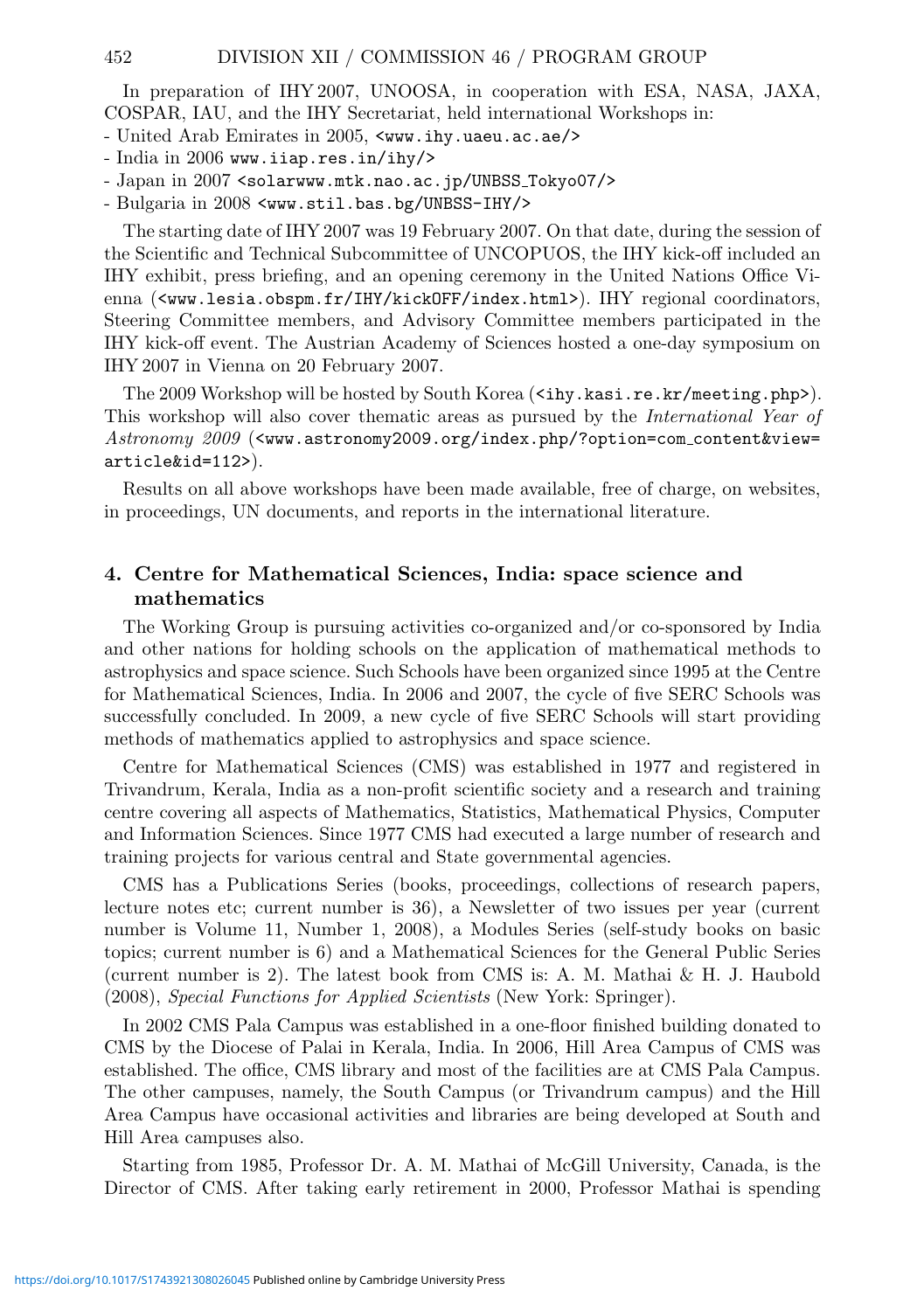most of time at CMS and directing various CMS activities in an honorary capacity. CMS library is being built up by using the books and journals donated by Professor Mathai and colleagues, friends and well-wishers in Canada and USA. CMS has the best library in Kerala, India, in mathematical sciences.

In 2006 - 2007 the Department of Science and Technology, Government of India (DST), gave a development grant to CMS. Thus, starting from December 2006 CMS is being developed as a DST Centre for Mathematical Sciences. DST has similar centres at three other locations in India.

From 1977 to 2006 CMS activities are carried out by a group of researchers in Kerala, mostly retired professors, through voluntary service. Starting from 2007, DST created full time salaried positions of three assistant professors, one full professor and one Liaison Officer. They are at CMS Pala Campus. DST approved up to 15 junior research fellows (JRF) and one senior research fellow (SRF). They are the current PhD students at CMS Pala Campus. They will receive their PhD degrees from Mahatma Gandhi University (MG University) in due course, after fulfilling the residence requirement of three years. All the JRFs and SRF have got papers accepted/published in international refereed journals within one and a half years.

CMS conducts a five-week research orientation course called SERC Schools every year. The main theme for the first sequence of five schools was Special Functions and Functions of Matrix Argument and Their Applications. The theme for the second sequence of five schools is multivariable and matrix variable calculus, statistical distributions and model building. The second school in the second sequence will run in 2009 from 20th April to 22nd May 2009 at CMS Pala Campus. The total number of seats in each School is 30. International participation is allowed provided the candidates come with their own return air tickets and give an undertaking to attend all lectures, all problem-solving sessions and take all examinations (usually one examination in each week, thus five written examinations and one quiz). The local hospitality and study materials are given free of charge by CMS. All expenses are paid by DST for the nationally selected 30 participants in each School.

CMS has another activity at the undergraduate level. There are four courses in each year covering all undergraduate mathematics. Thirty motivated students are selected by CMS from among the names recommended by the college Principals in Kerala. Each course is of 10-days duration of around 40 hours of lectures and 40 hours of problemsolving sessions. Again, all expenses of the selected participants are met by DST. Apart from these two regular activities there are lecture series of three days and six days duration by international visiting faculty.

There are three categories of visitors: distinguished international visitors, distinguished national visitors, faculty and students from other institutions, colleges and universities in India. There is no provision to pay for international air tickets of the visitors. For all visitors, their local hospitality is provided free of charge by CMS. Those who wish to visit CMS Pala Campus need to write to the Director of CMS, giving the approximate dates and time that they would like to visit. The Director will then issue a formal invitation as per the availability of local accommodation. The recent, 2008, international visitors include Dr. A. A. Kilbas of Belarussian University, Belarus, Dr. Hans J. Haubold of the Office for Outer Space Affairs of the United Nations, Vienna, Austria, Dr. Serge B. Provost of the University of Western Ontario, Canada, and Dr. Peter Moschopoulos of the University of Texas at El Paso, USA.